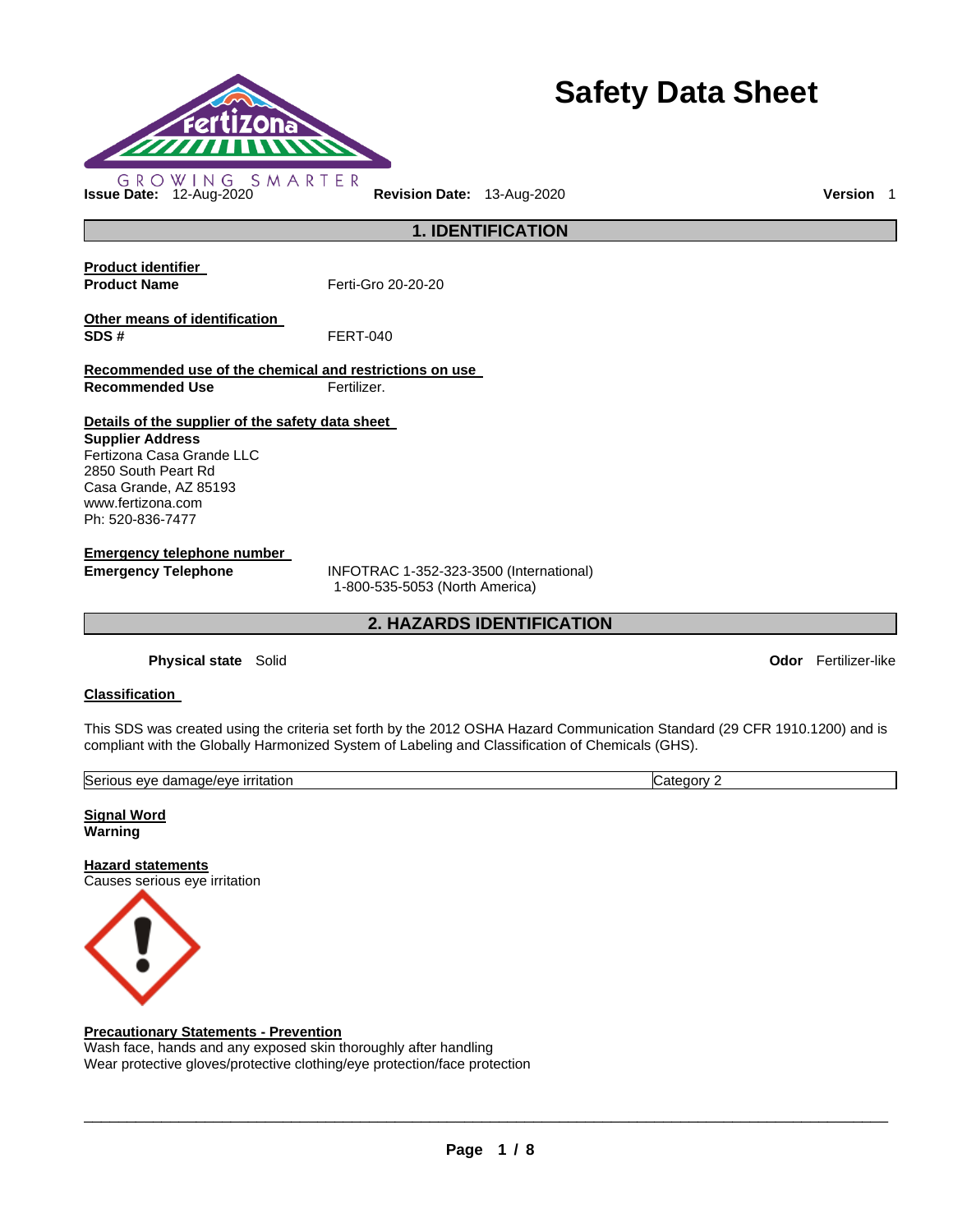#### **Precautionary Statements - Response**

IF IN EYES: Rinse cautiously with water for several minutes. Remove contact lenses, if present and easy to do. Continue rinsing If eye irritation persists: Get medical advice/attention

\_\_\_\_\_\_\_\_\_\_\_\_\_\_\_\_\_\_\_\_\_\_\_\_\_\_\_\_\_\_\_\_\_\_\_\_\_\_\_\_\_\_\_\_\_\_\_\_\_\_\_\_\_\_\_\_\_\_\_\_\_\_\_\_\_\_\_\_\_\_\_\_\_\_\_\_\_\_\_\_\_\_\_\_\_\_\_\_\_\_\_\_\_

# **3. COMPOSITION/INFORMATION ON INGREDIENTS**

Please also refer to subsequent sections of this SDS for additional information regarding the components of this product.

**Chemical Nature Please see products label for more info.** 

| <b>Chemical name</b>    | <b>CAS No</b> | Weight-%  |
|-------------------------|---------------|-----------|
| Potassium Nitrate       | 7757-79-1     | $30 - 40$ |
| Mono-ammonium Phosphate | 7722-76-1     | 20-30     |
| Urea                    | $57-13-6$     | 20-30     |
| Potassium Phosphate     | 7778-77-0     | $1 - 10$  |
| Ammonium Sulfate        | 7783-20-2     | 1-5       |

\*\*If Chemical Name/CAS No is "proprietary" and/or Weight-% is listed as a range, the specific chemical identity and/or percentage of composition has been withheld as a trade secret.\*\*

# **4. FIRST AID MEASURES**

#### **Description of first aid measures**

| <b>General Advice</b>                                                      | Provide this SDS to medical personnel for treatment.                                                                                                                                          |  |
|----------------------------------------------------------------------------|-----------------------------------------------------------------------------------------------------------------------------------------------------------------------------------------------|--|
| <b>Eye Contact</b>                                                         | Rinse cautiously with water for several minutes. Remove contact lenses, if present and<br>easy to do. Continue rinsing. If eye irritation persists: Get medical advice/attention.             |  |
| <b>Skin Contact</b>                                                        | Wash with plenty of water. Take off contaminated clothing. Wash contaminated clothing<br>before reuse. If skin irritation persists, call a physician.                                         |  |
| Inhalation                                                                 | Remove exposed individual(s) to fresh air for 20 minutes. Consult a physician/poison center<br>if individual's condition declines or if symptoms persist.                                     |  |
| Ingestion                                                                  | Rinse mouth. Do NOT induce vomiting. Drink 1 or 2 glasses of water. Never give anything<br>by mouth to an unconscious person. Call a poison center or doctor/physician if you feel<br>unwell. |  |
| Most important symptoms and effects, both acute and delayed                |                                                                                                                                                                                               |  |
| <b>Symptoms</b>                                                            | Causes serious eye irritation. May cause skin irritation. May be harmful if swallowed. May<br>cause nausea, vomiting, stomach ache, and diarrhea.                                             |  |
| Indication of any immediate medical attention and special treatment needed |                                                                                                                                                                                               |  |
| <b>Notes to Physician</b>                                                  | Treat symptomatically.                                                                                                                                                                        |  |
| <b>5. FIRE-FIGHTING MEASURES</b>                                           |                                                                                                                                                                                               |  |

#### **Suitable Extinguishing Media**

Use extinguishing measures that are appropriate to local circumstances and the surrounding environment.

**Unsuitable Extinguishing Media** Not determined.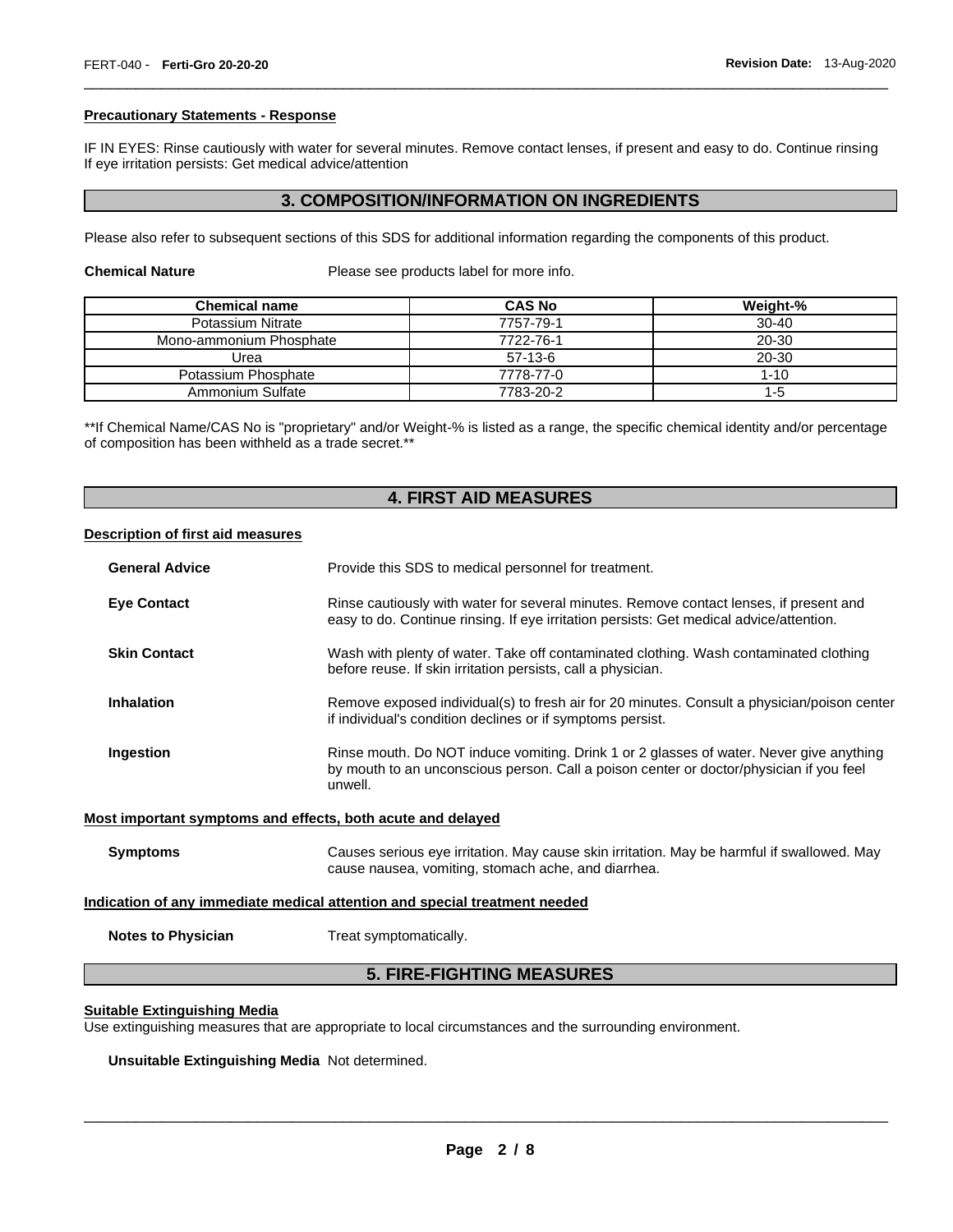#### **Specific Hazards Arising from the Chemical**

Product is not flammable. May intensify fire; oxidizer.

**Hazardous combustion products** Carbon oxides.

#### **Protective equipment and precautions for firefighters**

As in any fire, wear self-contained breathing apparatus pressure-demand, MSHA/NIOSH (approved or equivalent) and full protective gear.

# **6. ACCIDENTAL RELEASE MEASURES**

\_\_\_\_\_\_\_\_\_\_\_\_\_\_\_\_\_\_\_\_\_\_\_\_\_\_\_\_\_\_\_\_\_\_\_\_\_\_\_\_\_\_\_\_\_\_\_\_\_\_\_\_\_\_\_\_\_\_\_\_\_\_\_\_\_\_\_\_\_\_\_\_\_\_\_\_\_\_\_\_\_\_\_\_\_\_\_\_\_\_\_\_\_

#### **Personal precautions, protective equipment and emergency procedures**

| <b>Personal Precautions</b>      | Wear protective clothing as described in Section 8 of this safety data sheet. Ventilate area<br>of leak or spill.              |
|----------------------------------|--------------------------------------------------------------------------------------------------------------------------------|
| <b>Environmental precautions</b> |                                                                                                                                |
| <b>Environmental precautions</b> | Do not allow into any sewer, on the ground or into any body of water. See Section 12 for<br>additional Ecological Information. |

#### **Methods and material for containment and cleaning up**

| <b>Methods for Containment</b> | Prevent further leakage or spillage if safe to do so.                                                                                                     |
|--------------------------------|-----------------------------------------------------------------------------------------------------------------------------------------------------------|
| <b>Methods for Clean-Up</b>    | Avoid creating dust. Reclaim where possible. Sweep up and shovel into suitable containers<br>for disposal. For waste disposal, see section 13 of the SDS. |

# **7. HANDLING AND STORAGE**

#### **Precautions for safe handling**

**Advice on Safe Handling** Avoid generation of dust. Wear eye/face protection. Wear protective gloves/protective clothing. Do not eat, drink or smoke when using this product. Use personal protection recommended in Section 8. Wash face, hands and any exposed skin thoroughly after handling. Avoid breathing dusts. Use only in well ventilated areas. Observe precautions found on the label.

#### **Conditions for safe storage, including any incompatibilities**

| <b>Storage Conditions</b> | Keep containers tightly closed in a dry, cool and well-ventilated place. Keep in original<br>container. |
|---------------------------|---------------------------------------------------------------------------------------------------------|
|                           |                                                                                                         |

**Incompatible Materials Strong oxidizing agents. Strong acids. Strong bases. Metal sulfates.** 

#### **8. EXPOSURE CONTROLS/PERSONAL PROTECTION**

| <b>Exposure Guidelines</b> | This product, as supplied, does not contain any hazardous materials with occupational |
|----------------------------|---------------------------------------------------------------------------------------|
|                            | exposure limits established by the region specific regulatory bodies                  |

#### **Appropriate engineering controls**

**Engineering Controls** Maintain eye wash fountain and quick-drench facilities in work area.

#### **Individual protection measures, such as personal protective equipment**

| <b>Eye/Face Protection</b> | Safety glasses as a minimum for protection. Refer to 29 CFR 1910.133 for eye and face |  |
|----------------------------|---------------------------------------------------------------------------------------|--|
|                            | protection regulations.                                                               |  |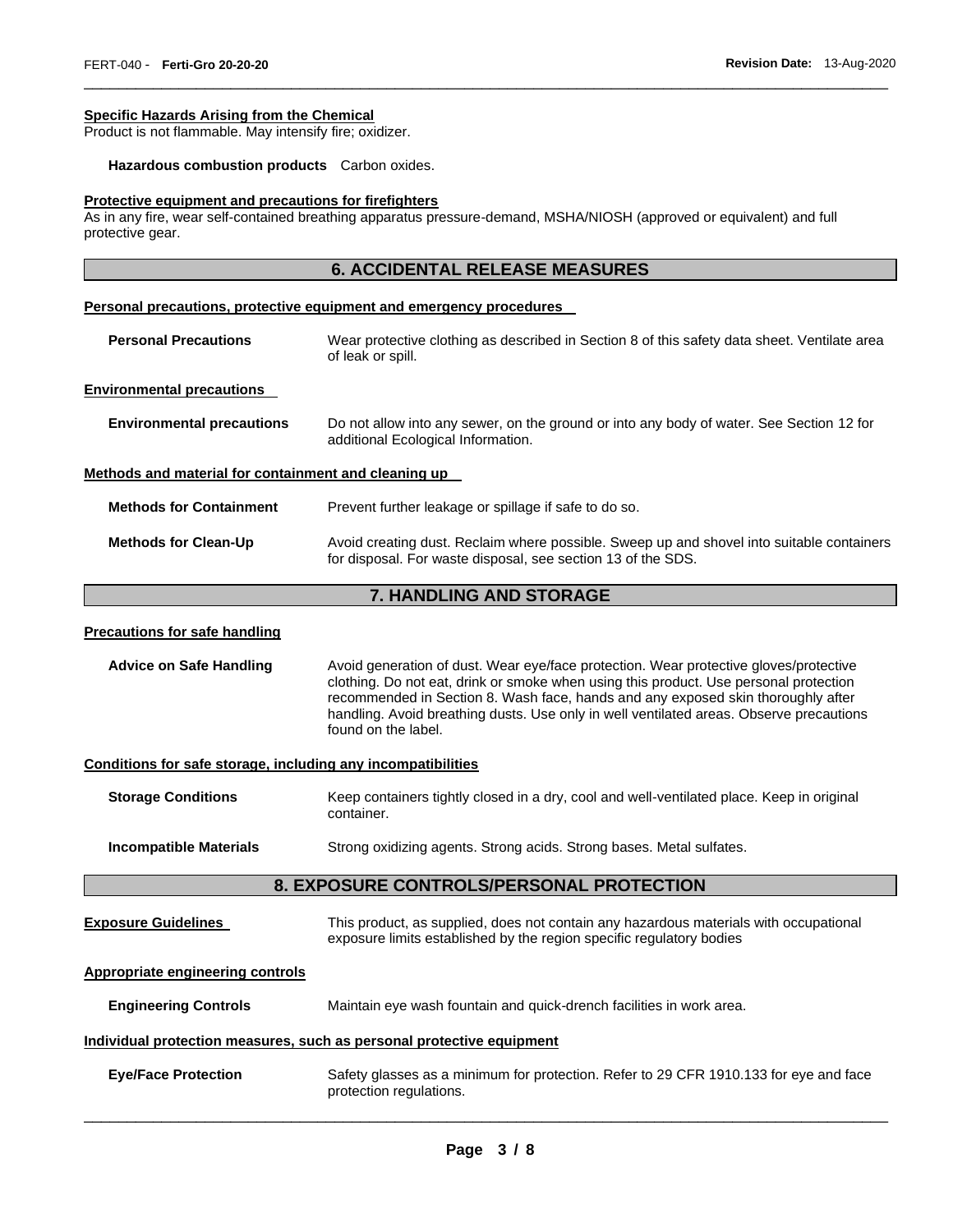| <b>Skin and Body Protection</b> | Wear protective gloves and protective clothing. Refer to 29 CFR 1910.138 for appropriate<br>skin and body protection.                                                                                                                                                                                                          |
|---------------------------------|--------------------------------------------------------------------------------------------------------------------------------------------------------------------------------------------------------------------------------------------------------------------------------------------------------------------------------|
| <b>Respiratory Protection</b>   | If necessary, wear a MSHA/NIOSH-approved respirator. Refer to 29 CFR 1910.134 for<br>respiratory protection requirements.                                                                                                                                                                                                      |
|                                 | General Hygiene Considerations Avoid contact with skin, eyes and clothing. After handling this product, wash hands before<br>eating, drinking, or smoking. If contact occurs, remove contaminated clothing. If needed,<br>take first aid action shown on section 4 of this SDS. Launder contaminated clothing before<br>reuse. |

\_\_\_\_\_\_\_\_\_\_\_\_\_\_\_\_\_\_\_\_\_\_\_\_\_\_\_\_\_\_\_\_\_\_\_\_\_\_\_\_\_\_\_\_\_\_\_\_\_\_\_\_\_\_\_\_\_\_\_\_\_\_\_\_\_\_\_\_\_\_\_\_\_\_\_\_\_\_\_\_\_\_\_\_\_\_\_\_\_\_\_\_\_

# **9. PHYSICAL AND CHEMICAL PROPERTIES**

## **Information on basic physical and chemical properties**

| <b>Physical state</b>            | Solid            |                       |                 |
|----------------------------------|------------------|-----------------------|-----------------|
| Appearance                       | Not determined   | Odor                  | Fertilizer-like |
| Color                            | Not determined   | <b>Odor Threshold</b> | Not determined  |
|                                  |                  |                       |                 |
| <b>Property</b>                  | <b>Values</b>    | Remarks • Method      |                 |
| рH                               | Not determined   |                       |                 |
| Melting point / freezing point   | Not determined   |                       |                 |
| Boiling point / boiling range    | Not determined   |                       |                 |
| <b>Flash point</b>               | Not determined   |                       |                 |
| <b>Evaporation Rate</b>          | Not determined   |                       |                 |
| <b>Flammability (Solid, Gas)</b> | Not determined   |                       |                 |
| <b>Flammability Limit in Air</b> |                  |                       |                 |
| Upper flammability or explosive  | Not determined   |                       |                 |
| limits                           |                  |                       |                 |
| Lower flammability or explosive  | Not determined   |                       |                 |
| limits                           |                  |                       |                 |
| <b>Vapor Pressure</b>            | Not determined   |                       |                 |
| <b>Vapor Density</b>             | Not determined   |                       |                 |
| <b>Relative Density</b>          | Not determined   |                       |                 |
| <b>Water Solubility</b>          | Soluble in water |                       |                 |
| Solubility in other solvents     | Not determined   |                       |                 |
| <b>Partition Coefficient</b>     | Not determined   |                       |                 |
| <b>Autoignition temperature</b>  | Not determined   |                       |                 |
| <b>Decomposition temperature</b> | Not determined   |                       |                 |
| <b>Kinematic viscosity</b>       | Not determined   |                       |                 |
| <b>Dynamic Viscosity</b>         | Not determined   |                       |                 |
| <b>Explosive Properties</b>      | Not determined   |                       |                 |
| <b>Oxidizing Properties</b>      | Not determined   |                       |                 |

**10. STABILITY AND REACTIVITY** 

#### **Reactivity**

Not reactive under normal conditions.

# **Chemical stability**

Stable under recommended storage conditions.

## **Possibility of hazardous reactions**

None under normal processing.

#### **Conditions to Avoid**

Keep out of reach of children. Avoid generation of dust.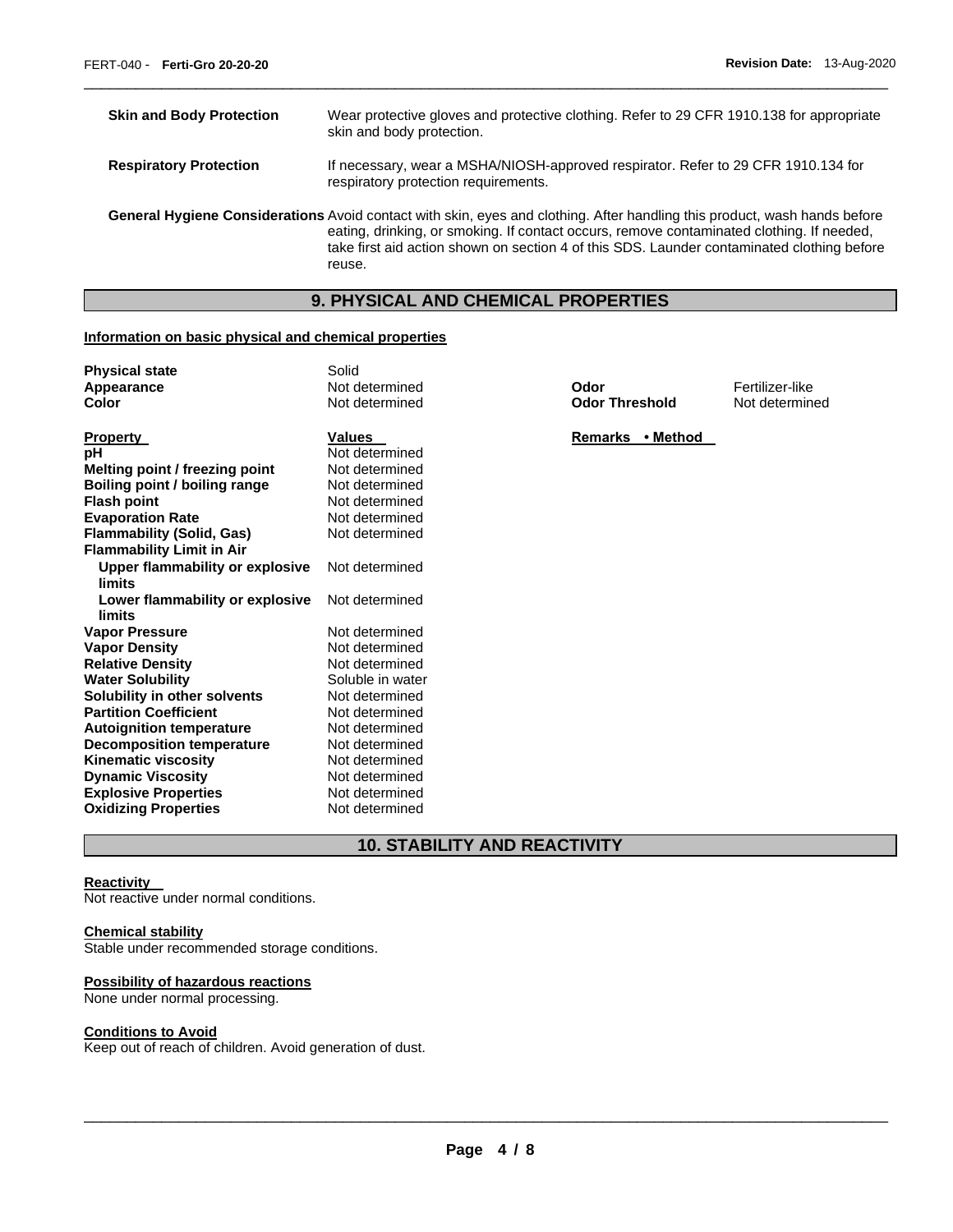#### **Incompatible materials**

Strong oxidizing agents. Strong acids. Strong bases. Metal sulfates.

#### **Hazardous decomposition products**

None known based on information supplied.

## **11. TOXICOLOGICAL INFORMATION**

\_\_\_\_\_\_\_\_\_\_\_\_\_\_\_\_\_\_\_\_\_\_\_\_\_\_\_\_\_\_\_\_\_\_\_\_\_\_\_\_\_\_\_\_\_\_\_\_\_\_\_\_\_\_\_\_\_\_\_\_\_\_\_\_\_\_\_\_\_\_\_\_\_\_\_\_\_\_\_\_\_\_\_\_\_\_\_\_\_\_\_\_\_

#### **Information on likely routes of exposure**

| <b>Eve Contact</b>  | Causes serious eye irritation.                                                       |
|---------------------|--------------------------------------------------------------------------------------|
| <b>Skin Contact</b> | Prolonged contact may cause redness and irritation.                                  |
| <b>Inhalation</b>   | May cause irritation if inhaled.                                                     |
| <b>Ingestion</b>    | May cause nausea, vomiting, stomach ache, and diarrhea. May be harmful if swallowed. |

#### **Component Information**

| <b>Chemical name</b>           | Oral LD50              | <b>Dermal LD50</b>       | <b>Inhalation LC50</b>   |
|--------------------------------|------------------------|--------------------------|--------------------------|
| Potassium Nitrate<br>7757-79-1 | $= 3015$ mg/kg<br>Rat) |                          | $\overline{\phantom{a}}$ |
| Mono-ammonium Phosphate        | = 5750 mg/kg           | Rabbit)                  | $\overline{\phantom{0}}$ |
| 7722-76-1                      | Rat)                   | > 7940 mg/kg             |                          |
| Urea<br>57-13-6                | $= 8471$ mg/kg<br>Rat) | $\overline{\phantom{0}}$ | $\blacksquare$           |
| Potassium Phosphate            | Rat)                   | (Rabbit)                 | $\sim$                   |
| 7778-77-0                      | $= 3200$ mg/kg         | > 4640 mg/kg             |                          |
| Ammonium Sulfate               | Rat)                   | > 2000 mg/kg             | $\overline{\phantom{a}}$ |
| 7783-20-2                      | $= 2840$ mg/kg         | Rat)                     |                          |

#### **Symptoms related to the physical, chemical and toxicological characteristics**

**Symptoms** Please see section 4 of this SDS for symptoms.

#### **Delayed and immediate effects as well as chronic effects from short and long-term exposure**

**Carcinogenicity** Nitrate or nitrite ingested under conditions that result in endogenous nitrosation are considered IARC group 2A carcinogens.

| Chemical<br>name                                                    | <b>ACGIH</b> | <b>IARC</b> | <b>NTP</b><br>. | <b>OSHA</b> |
|---------------------------------------------------------------------|--------------|-------------|-----------------|-------------|
| .<br>Nitrate<br>. utassium<br>7757<br>$70^{\circ}$<br>757-<br>, u., |              | 2A<br>Group |                 | $\cdot$ .   |

**Legend** 

*IARC (International Agency for Research on Cancer)*

*Group 2A - Probably Carcinogenic to Humans* 

*OSHA (Occupational Safety and Health Administration of the US Department of Labor)*

*X - Present* 

#### **Numerical measures of toxicity**

**The following values are calculated based on chapter 3.1 of the GHS document** .

| Oral LD50          | 4,325.00 mg/kg |  |
|--------------------|----------------|--|
| <b>Dermal LD50</b> | 6,285.80 mg/kg |  |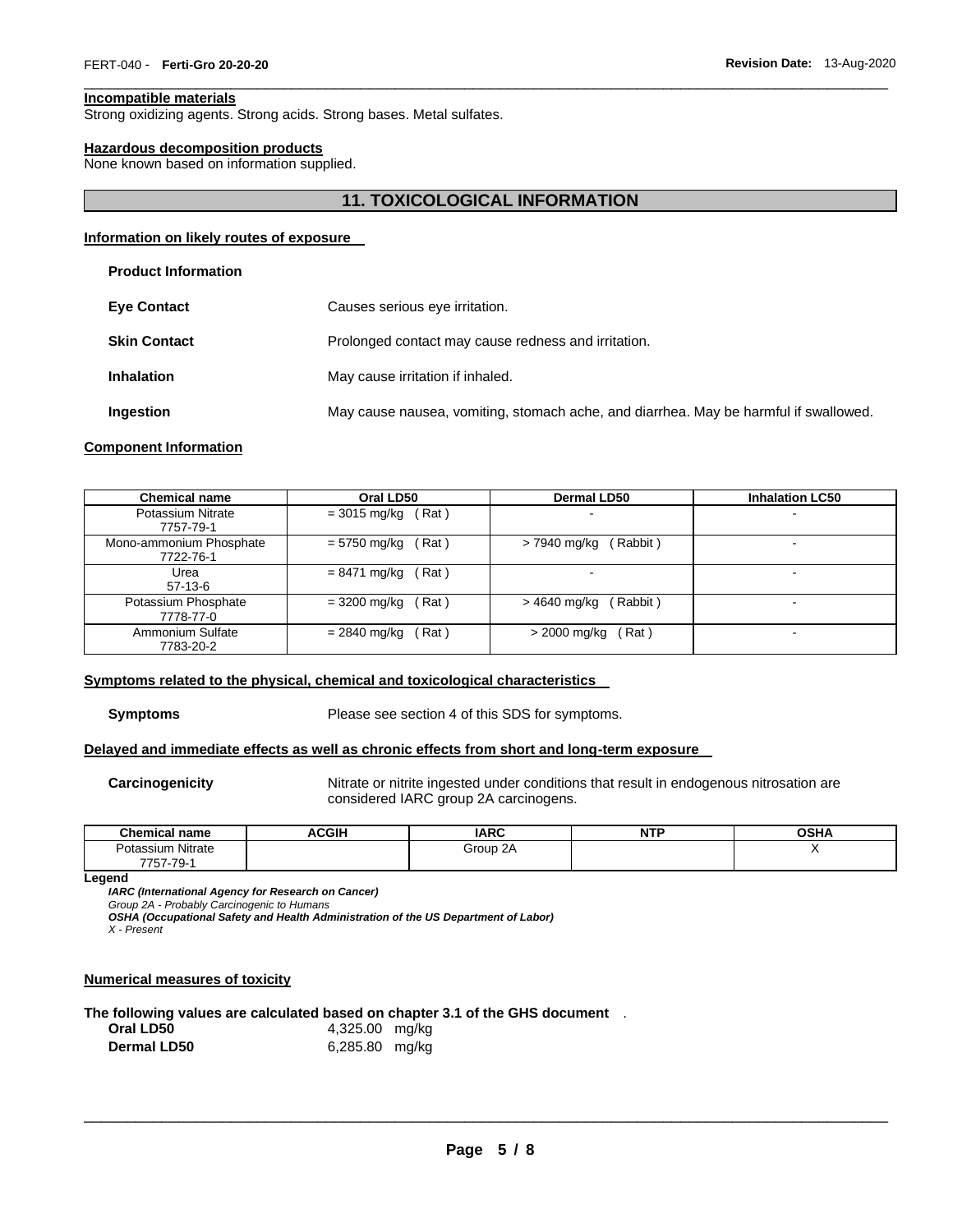## \_\_\_\_\_\_\_\_\_\_\_\_\_\_\_\_\_\_\_\_\_\_\_\_\_\_\_\_\_\_\_\_\_\_\_\_\_\_\_\_\_\_\_\_\_\_\_\_\_\_\_\_\_\_\_\_\_\_\_\_\_\_\_\_\_\_\_\_\_\_\_\_\_\_\_\_\_\_\_\_\_\_\_\_\_\_\_\_\_\_\_\_\_ **12. ECOLOGICAL INFORMATION**

#### **Ecotoxicity**

An environmental hazard cannot be excluded in the event of unprofessional handling or disposal.

#### **Component Information**

| <b>Chemical name</b>    | Algae/aquatic plants | <b>Fish</b>                          | Crustacea                        |
|-------------------------|----------------------|--------------------------------------|----------------------------------|
| Mono-ammonium Phosphate |                      | 85.9: 96 h Oncorhynchus mykiss       |                                  |
| 7722-76-1               |                      | mg/L LC50 static                     |                                  |
| Urea                    |                      | 16200 - 18300: 96 h Poecilia         | 10000: 24 h Daphnia magna Straus |
| $57 - 13 - 6$           |                      | reticulata mg/L LC50                 | mg/L EC50 3910: 48 h Daphnia     |
|                         |                      |                                      | magna mg/L EC50 Static           |
| Ammonium Sulfate        |                      | 250: 96 h Brachydanio rerio mg/L     | 14: 48 h Daphnia magna mg/L LC50 |
| 7783-20-2               |                      | LC50 32.2 - 41.9: 96 h               | 423: 24 h Daphnia magna mg/L     |
|                         |                      | Oncorhynchus mykiss mg/L LC50        | EC50                             |
|                         |                      | flow-through 18: 96 h Cyprinus       |                                  |
|                         |                      | carpio mg/L LC50 123 - 128: 96 h     |                                  |
|                         |                      | Poecilia reticulata mg/L LC50        |                                  |
|                         |                      | semi-static 460 - 1000: 96 h         |                                  |
|                         |                      | Leuciscus idus mg/L LC50 static      |                                  |
|                         |                      | 420: 96 h Brachydanio rerio mg/L     |                                  |
|                         |                      | LC50 semi-static 480: 96 h           |                                  |
|                         |                      | Brachydanio rerio mg/L LC50          |                                  |
|                         |                      | flow-through 126: 96 h Poecilia      |                                  |
|                         |                      | reticulata mg/L LC50 5.2 - 8.2: 96 h |                                  |
|                         |                      | Oncorhynchus mykiss mg/L LC50        |                                  |
|                         |                      | static 100: 96 h Pimephales          |                                  |
|                         |                      | promelas mg/L LC50                   |                                  |

# **Persistence/Degradability**

Not determined.

## **Bioaccumulation**

There is no data for this product.

#### **Mobility**

| <b>Chemical name</b>          | <b>Partition coefficient</b> |
|-------------------------------|------------------------------|
| Urea<br>$57-13-6$             | $-1.59$                      |
| Ammonium Sulfate<br>7783-20-2 | $-5.1$                       |

## **Other Adverse Effects**

Not determined

# **13. DISPOSAL CONSIDERATIONS**

#### **Waste Treatment Methods**

| <b>Disposal of Wastes</b>     | Disposal should be in accordance with applicable regional, national and local laws and<br>regulations. |
|-------------------------------|--------------------------------------------------------------------------------------------------------|
| <b>Contaminated Packaging</b> | Disposal should be in accordance with applicable regional, national and local laws and<br>regulations. |

## **California Hazardous Waste Status**

| <b>Chemical</b><br>name | California<br>เ Hazardous Waste Status |
|-------------------------|----------------------------------------|
| Potassium Nitrate       | Ignitable                              |
| -79-<br>، ت             | Reactive                               |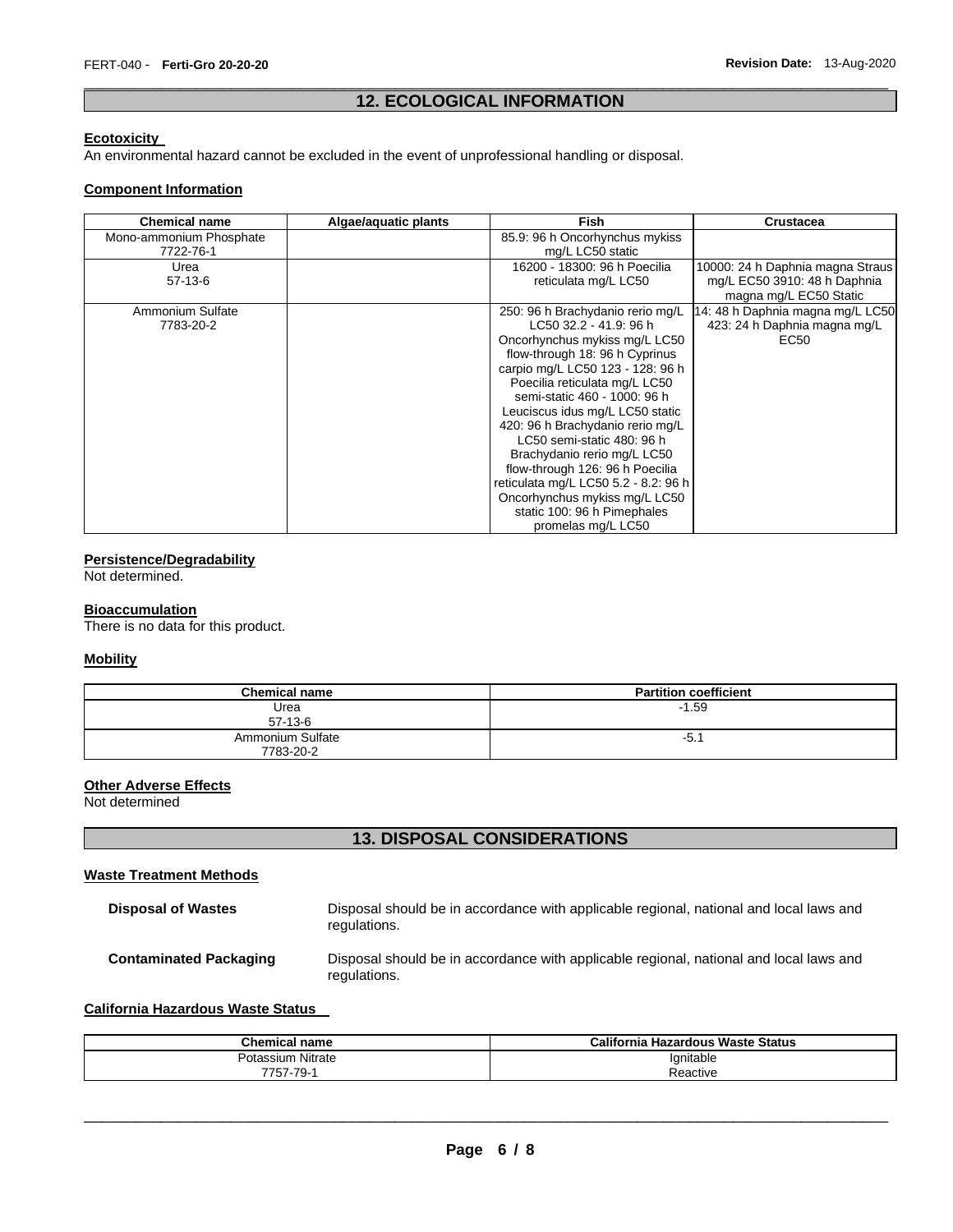| <b>14. TRANSPORT INFORMATION</b> |                                                                                                                                |  |  |  |  |
|----------------------------------|--------------------------------------------------------------------------------------------------------------------------------|--|--|--|--|
| <b>Note</b>                      | Please see current shipping paper for most up to date shipping information, including<br>exemptions and special circumstances. |  |  |  |  |
| <u>DOT</u>                       | Not regulated                                                                                                                  |  |  |  |  |
| <b>IATA</b>                      | Not regulated                                                                                                                  |  |  |  |  |
| <b>IMDG</b>                      | Not regulated                                                                                                                  |  |  |  |  |

\_\_\_\_\_\_\_\_\_\_\_\_\_\_\_\_\_\_\_\_\_\_\_\_\_\_\_\_\_\_\_\_\_\_\_\_\_\_\_\_\_\_\_\_\_\_\_\_\_\_\_\_\_\_\_\_\_\_\_\_\_\_\_\_\_\_\_\_\_\_\_\_\_\_\_\_\_\_\_\_\_\_\_\_\_\_\_\_\_\_\_\_\_

# **15. REGULATORY INFORMATION**

#### **International Inventories**

| <b>Chemical name</b>     |   | <b>TSCA TSCA Inventory DSL/NDSL EINECS/ELI</b> |            | <b>ENCS</b> | <b>IECSC</b> | <b>KECL</b> | <b>PICCS</b> | <b>AICS</b> |
|--------------------------|---|------------------------------------------------|------------|-------------|--------------|-------------|--------------|-------------|
|                          |   | <b>Status</b>                                  | <b>NCS</b> |             |              |             |              |             |
| Potassium Nitrate        |   | <b>ACTIVE</b>                                  |            |             |              |             |              |             |
| Mono-ammonium Phosphatel |   | <b>ACTIVE</b>                                  |            |             |              |             |              |             |
| Urea                     | ⌒ | <b>ACTIVE</b>                                  |            |             |              |             |              |             |
| Potassium Phosphate      |   | <b>ACTIVE</b>                                  |            |             |              |             |              |             |
| Ammonium Sulfate         | ⌒ | <b>ACTIVE</b>                                  |            |             |              |             |              |             |

#### **Legend:**

*TSCA - United States Toxic Substances Control Act Section 8(b) Inventory* 

*DSL/NDSL - Canadian Domestic Substances List/Non-Domestic Substances List* 

*EINECS/ELINCS - European Inventory of Existing Chemical Substances/European List of Notified Chemical Substances* 

*ENCS - Japan Existing and New Chemical Substances* 

*IECSC - China Inventory of Existing Chemical Substances* 

*KECL - Korean Existing and Evaluated Chemical Substances* 

*PICCS - Philippines Inventory of Chemicals and Chemical Substances* 

*AICS - Australian Inventory of Chemical Substances* 

#### **US Federal Regulations**

# **CERCLA**

This material, as supplied, does not contain any substances regulated as hazardous substances under the Comprehensive Environmental Response Compensation and Liability Act (CERCLA) (40 CFR 302) or the Superfund Amendments and Reauthorization Act (SARA) (40 CFR 355).

# **SARA 313**

Section 313 of Title III of the Superfund Amendments and Reauthorization Act of 1986 (SARA). This product contains a chemical or chemicals which are subject to the reporting requirements of the Act and Title 40 of the Code of Federal Regulations, Part 372

| <b>Chemical name</b>                | <b>CAS No</b> | Weight-%  | <b>SARA 313 - Threshold</b><br>Values % |
|-------------------------------------|---------------|-----------|-----------------------------------------|
| Potassium Nitrate - 7757-79-1       | 7757-79-1     | $30 - 40$ |                                         |
| Mono-ammonium Phosphate - 7722-76-1 | 7722-76-1     | $20 - 30$ |                                         |
| Ammonium Sulfate - 7783-20-2        | 7783-20-2     | $-5$      |                                         |

#### **CWA (Clean Water Act)**

This product does not contain any substances regulated as pollutants pursuant to the Clean Water Act (40 CFR 122.21 and 40 CFR 122.42)

#### **US State Regulations**

# **California Proposition 65**

This product does not contain any Proposition 65 chemicals.